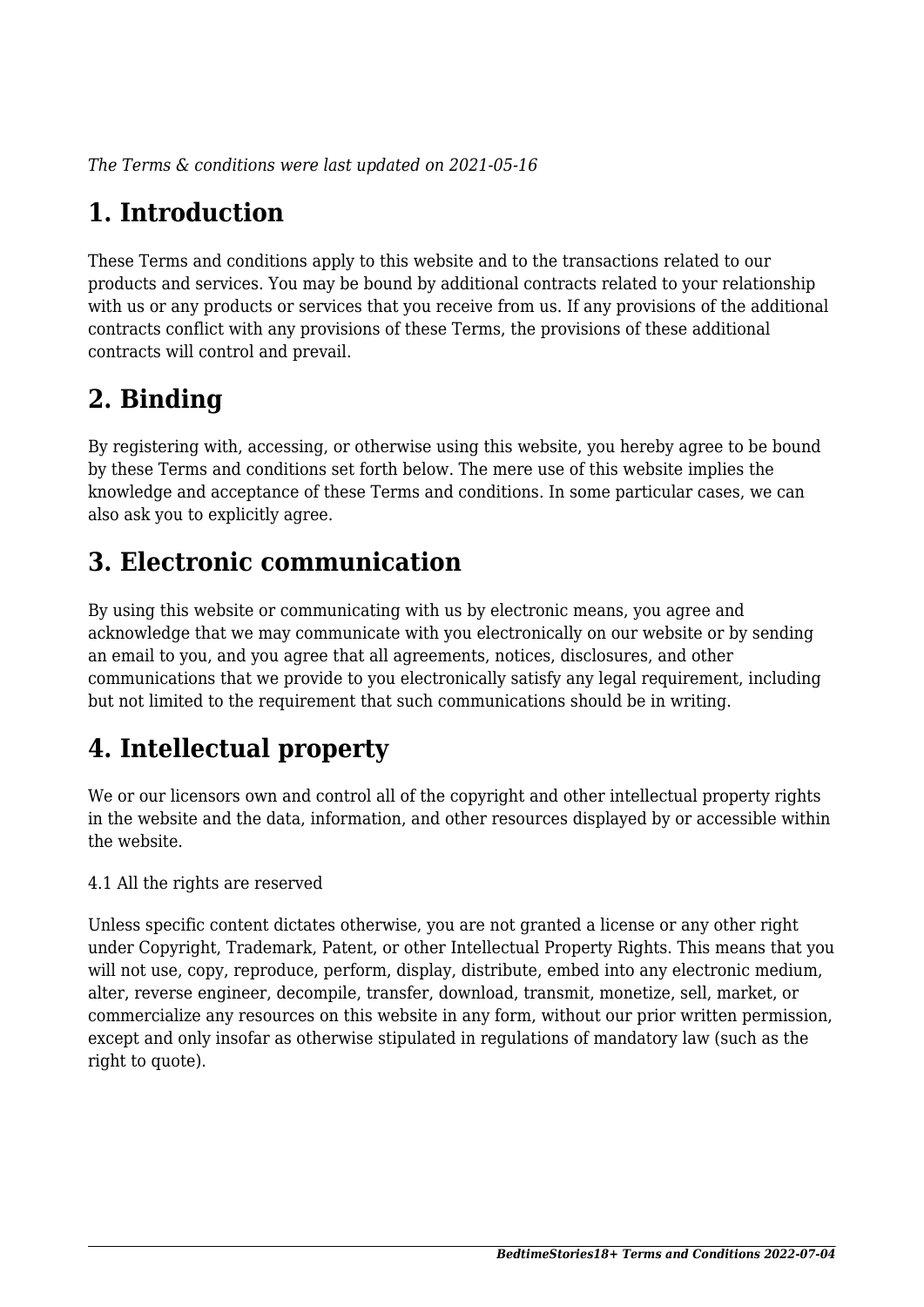## **5. Newsletter**

Notwithstanding the foregoing, you may forward our newsletter in the electronic form to others who may be interested in visiting our website.

# **6. Third-party property**

Our website may include hyperlinks or other references to other party's websites. We do not monitor or review the content of other party's websites which are linked to from this website. Products or services offered by other websites shall be subject to the applicable Terms and Conditions of those third parties. Opinions expressed or material appearing on those websites are not necessarily shared or endorsed by us.

We will not be responsible for any privacy practices or content of these sites. You bear all risks associated with the use of these websites and any related third-party services. We will not accept any responsibility for any loss or damage in whatever manner, however caused, resulting from your disclosure to third parties of personal information.

#### **7. Responsible use**

By visiting our website, you agree to use it only for the purposes intended and as permitted by these Terms, any additional contracts with us, and applicable laws, regulations, and generally accepted online practices and industry guidelines. You must not use our website or services to use, publish or distribute any material which consists of (or is linked to) malicious computer software; use data collected from our website for any direct marketing activity, or conduct any systematic or automated data collection activities on or in relation to our website.

Engaging in any activity that causes, or may cause, damage to the website or that interferes with the performance, availability, or accessibility of the website is strictly prohibited.

## **8. Registration**

You may register for an account with our website. During this process, you may be required to choose a password. You are responsible for maintaining the confidentiality of passwords and account information and agree not to share your passwords, account information, or secured access to our website or services with any other person. You must not allow any other person to use your account to access the website because you are responsible for all activities that occur through the use of your passwords or accounts. You must notify us immediately if you become aware of any disclosure of your password.

After account termination, you will not attempt to register a new account without our permission.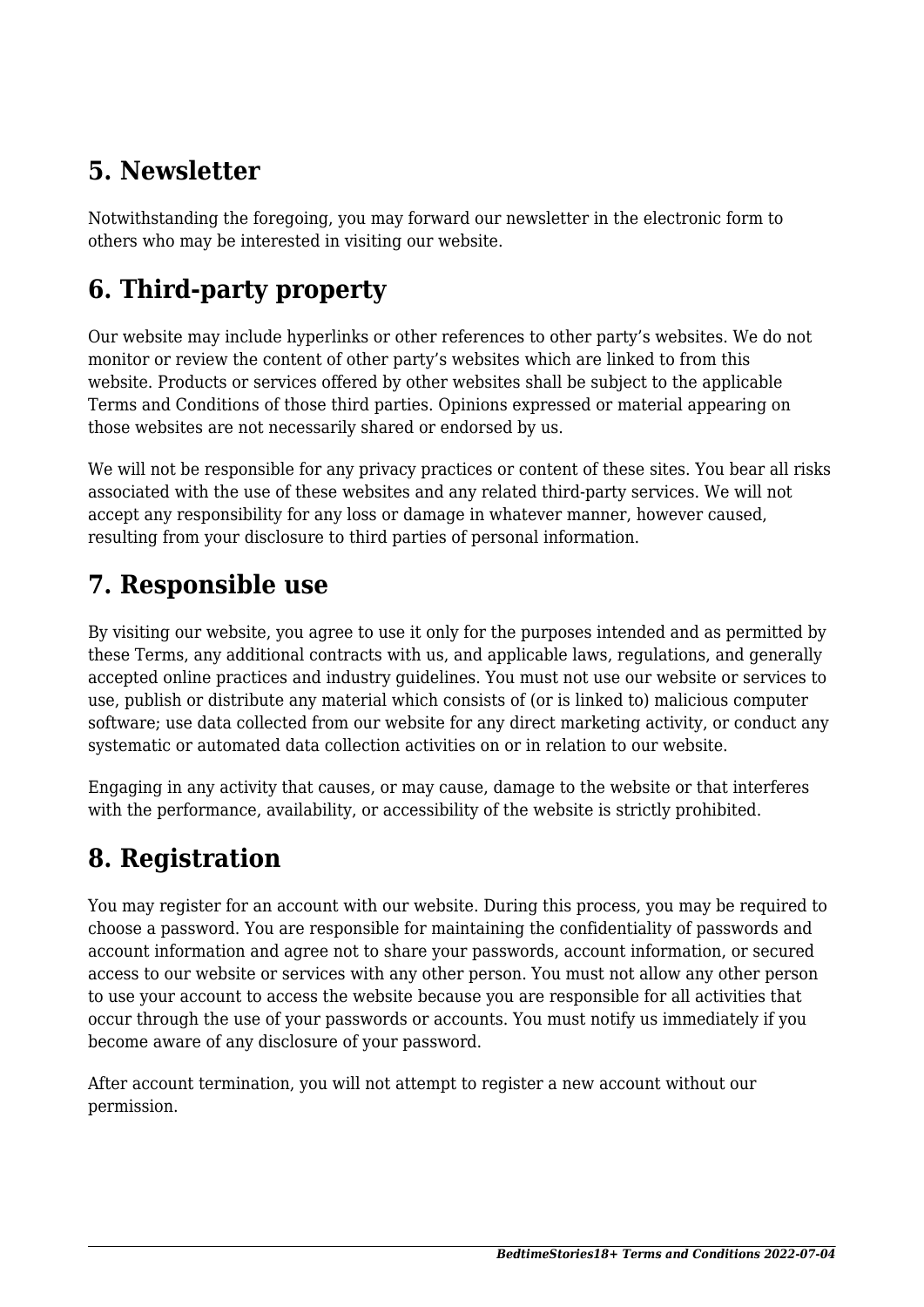# **9. Refund and Return policy**

#### 9.1 Right of withdrawal

You have the right to withdraw from this contract within 14 days without giving any reason.

The withdrawal period will expire after 14 days from the day on which you acquire, or a thirdparty other than the carrier and indicated by you acquires, physical possession of the goods.

To exercise the right of withdrawal, you must inform us of your decision to withdraw from this contract by an unequivocal statement (for example a letter sent by post, fax, or email). Our contact details can be found below. You may use the attached model [withdrawal form](https://www.bedtimestories18.art/wp-content/uploads/complianz/withdrawal-forms/withdrawal-form-en.pdf), but it is not obligatory.

You can also electronically fill in and submit the model withdrawal form or any other unequivocal statement on our [website](https://www.bedtimestories18.art/contacts/).

If you use this option, we will communicate to you an acknowledgement of receipt of such a withdrawal on a durable medium (for example by email) without delay.

To meet the withdrawal deadline, it is sufficient for you to send your communication concerning your exercise of the right of withdrawal before the withdrawal period has expired.

#### 9.2 Effects of withdrawal

If you withdraw from this contract, we shall reimburse you all payments received from you, including the costs of delivery (with the exception of the supplementary costs resulting from your choice of a type of delivery other than the least expensive type of standard delivery offered by us), without undue delay and in any event not later than 14 days from the day on which we are informed about your decision to withdraw from this contract. We will carry out such reimbursement using the same means of payment as you used for the initial transaction unless you have expressly agreed otherwise; in any event, you will not incur any fees as a result of such reimbursement.

You shall send back the goods or hand them over to us or a person authorised by us to receive the goods, without undue delay and in any event not later than 14 days from the day on which you communicate your withdrawal from this contract to us. The deadline is met if you send back the goods before the period of 14 days has expired.

We may withhold reimbursement until we have received the goods back or you have supplied evidence of having sent back the goods, whichever is the earliest.

You will have to bear the direct cost of returning the goods.

You are only liable for any diminished value of the goods resulting from the handling other than what is necessary to establish the nature, characteristics, and functioning of the goods.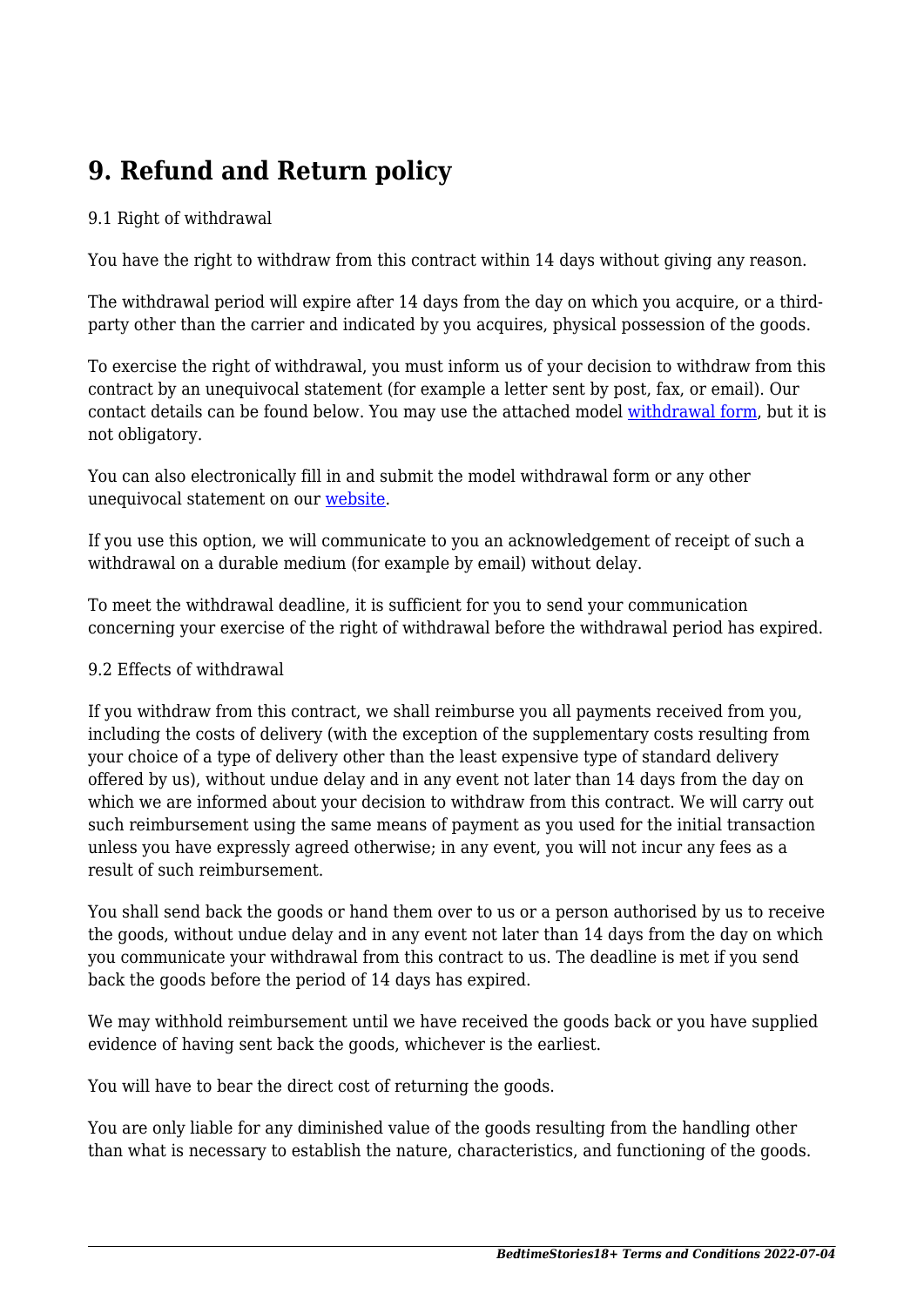Please note that there are some legal exceptions to the right to withdraw, and some items can therefore not be returned or exchanged. We will let you know if this applies in your particular case.

# **10. Idea submission**

Do not submit any ideas, inventions, works of authorship, or other information that can be considered your own intellectual property that you would like to present to us unless we have first signed an agreement regarding the intellectual property or a non-disclosure agreement. If you disclose it to us absent such written agreement, you grant to us a worldwide, irrevocable, non-exclusive, royalty-free license to use, reproduce, store, adapt, publish, translate and distribute your content in any existing or future media.

#### **11. Termination of use**

We may, in our sole discretion, at any time modify or discontinue access to, temporarily or permanently, the website or any Service thereon. You agree that we will not be liable to you or any third party for any such modification, suspension or discontinuance of your access to, or use of, the website or any content that you may have shared on the website. You will not be entitled to any compensation or other payment, even if certain features, settings, and/or any Content you have contributed or have come to rely on, are permanently lost. You must not circumvent or bypass, or attempt to circumvent or bypass, any access restriction measures on our website.

#### **12. Warranties and liability**

Nothing in this section will limit or exclude any warranty implied by law that it would be unlawful to limit or to exclude. This website and all content on the website are provided on an "as is" and "as available" basis and may include inaccuracies or typographical errors. We expressly disclaim all warranties of any kind, whether express or implied, as to the availability, accuracy, or completeness of the Content. We make no warranty that:

- this website or our products or services will meet your requirements;
- this website will be available on an uninterrupted, timely, secure, or error-free basis;
- the quality of any product or service purchased or obtained by you through this website will meet your expectations.

Nothing on this website constitutes or is meant to constitute, legal, financial or medical advice of any kind. If you require advice you should consult an appropriate professional.

The following provisions of this section will apply to the maximum extent permitted by applicable law and will not limit or exclude our liability in respect of any matter which it would be unlawful or illegal for us to limit or to exclude our liability. In no event will we be liable for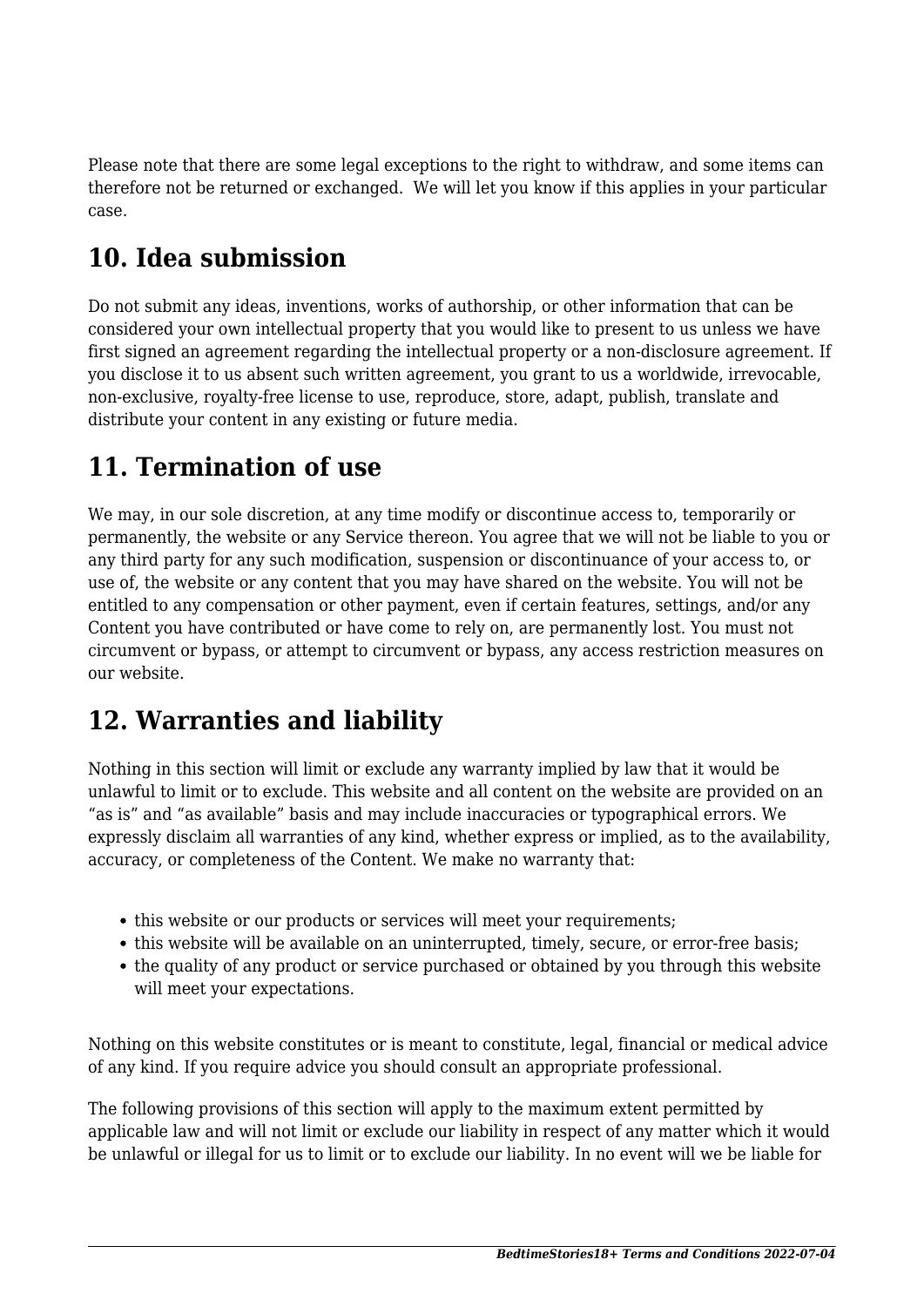any direct or indirect damages (including any damages for loss of profits or revenue, loss or corruption of data, software or database, or loss of or harm to property or data) incurred by you or any third party, arising from your access to, or use of, our website.

Except to the extent any additional contract expressly states otherwise, our maximum liability to you for all damages arising out of or related to the website or any products and services marketed or sold through the website, regardless of the form of legal action that imposes liability (whether in contract, equity, negligence, intended conduct, tort or otherwise) will be limited to 10 USD. Such limit will apply in the aggregate to all of your claims, actions and causes of action of every kind and nature.

# **13. Privacy**

To access our website and/or services, you may be required to provide certain information about yourself as part of the registration process. You agree that any information you provide will always be accurate, correct, and up to date.

We take your personal data seriously and are committed to protecting your privacy. We will not use your email address for unsolicited mail. Any emails sent by us to you will only be in connection with the provision of agreed products or services.

We have developed a policy to address any privacy concerns you may have. For more information, please see our Privacy Statement and our Cookie Policy.

## **14. Export restrictions / Legal compliance**

Access to the website from territories or countries where the Content or purchase of the products or Services sold on the website is illegal is prohibited. You may not use this website in violation of export laws and regulations of Russian Federation.

# **15. Affiliate marketing**

Through this Website we may engage in affiliate marketing whereby we receive a percentage of or a commission on the sale of services or products on or through this website. We may also accept sponsorships or other forms of advertising compensation from businesses. This disclosure is intended to comply with legal requirements on marketing and advertising which may apply, such as the US Federal Trade Commission Rules.

## **16. Assignment**

You may not assign, transfer or sub-contract any of your rights and/or obligations under these Terms and conditions, in whole or in part, to any third party without our prior written consent. Any purported assignment in violation of this Section will be null and void.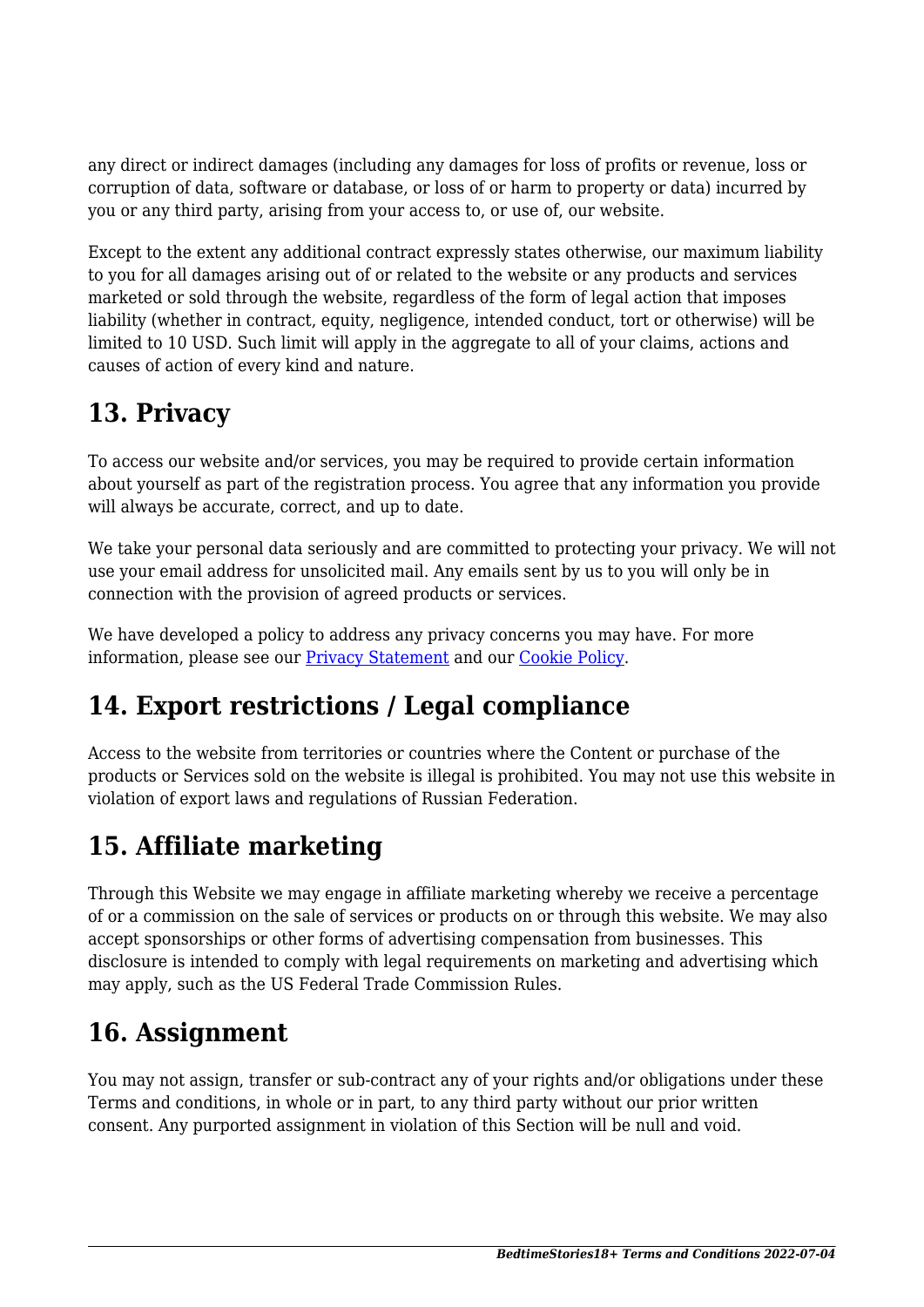#### **17. Breaches of these Terms and conditions**

Without prejudice to our other rights under these Terms and Conditions, if you breach these Terms and Conditions in any way, we may take such action as we deem appropriate to deal with the breach, including temporarily or permanently suspending your access to the website, contacting your internet service provider to request that they block your access to the website, and/or commence legal action against you.

#### **18. Force majeure**

Except for obligations to pay money hereunder, no delay, failure or omission by either party to carry out or observe any of its obligations hereunder will be deemed to be a breach of these Terms and conditions if and for as long as such delay, failure or omission arises from any cause beyond the reasonable control of that party.

#### **19. Indemnification**

You agree to indemnify, defend and hold us harmless, from and against any and all claims, liabilities, damages, losses and expenses, relating to your violation of these Terms and conditions, and applicable laws, including intellectual property rights and privacy rights. You will promptly reimburse us for our damages, losses, costs and expenses relating to or arising out of such claims.

#### **20. Waiver**

Failure to enforce any of the provisions set out in these Terms and Conditions and any Agreement, or failure to exercise any option to terminate, shall not be construed as waiver of such provisions and shall not affect the validity of these Terms and Conditions or of any Agreement or any part thereof, or the right thereafter to enforce each and every provision.

#### **21. Language**

These Terms and Conditions will be interpreted and construed exclusively in English. All notices and correspondence will be written exclusively in that language.

#### **22. Entire agreement**

These Terms and Conditions, together with our privacy statement and cookie policy, constitute the entire agreement between you and BedtimeStories18+ in relation to your use of this website.